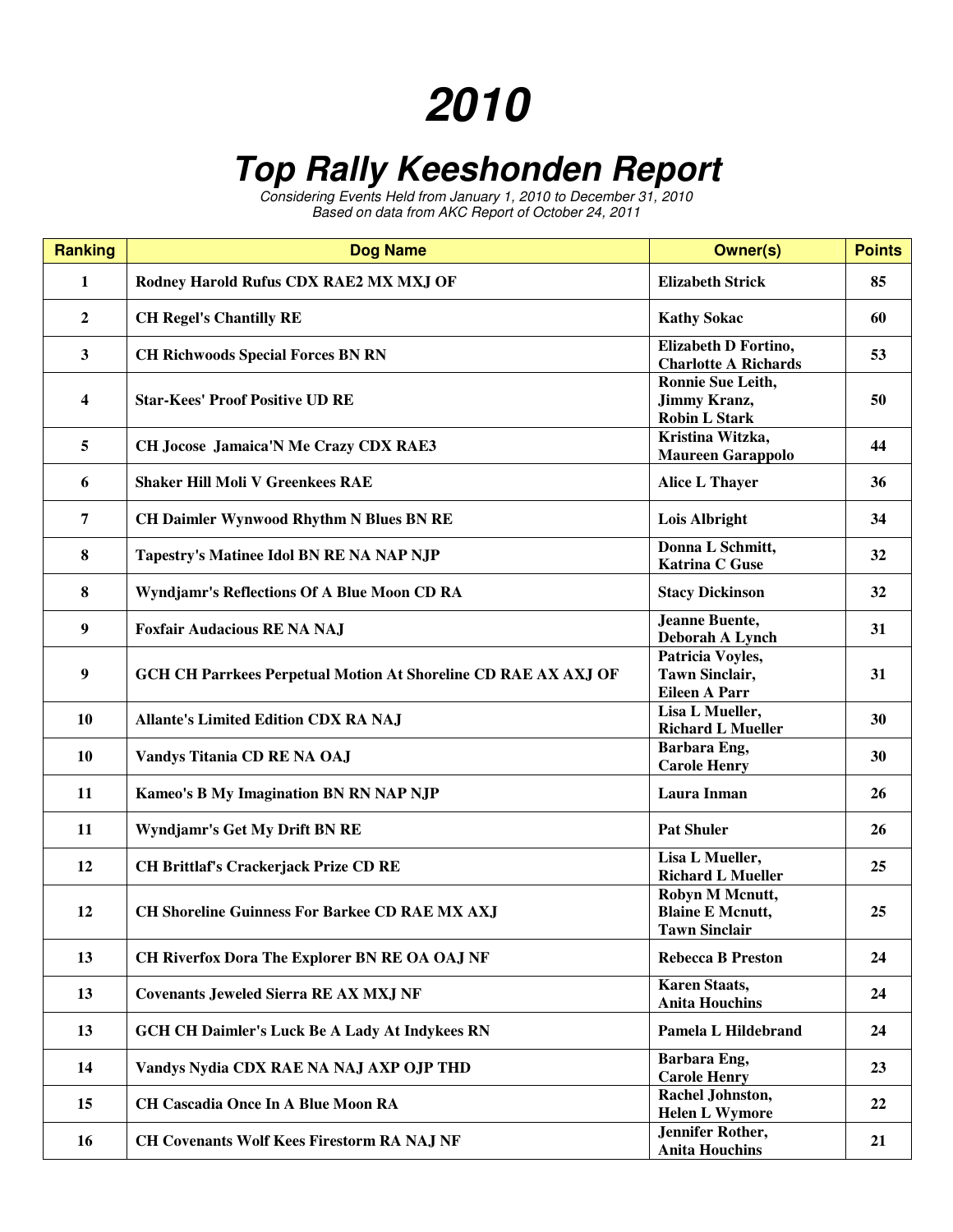| 16 | <b>CH Foxfair Impetuous RE OA OAJ</b>                  | Deborah A Lynch,<br>Jeanne Buente                                          | 21        |
|----|--------------------------------------------------------|----------------------------------------------------------------------------|-----------|
| 16 | <b>Linh's Little Tanuki Peters RA</b>                  | <b>Linh Peters, Alex Peters</b>                                            | 21        |
| 17 | <b>Chatawa Mayan Gretel BN RAE</b>                     | <b>Eugene T Stover,</b><br><b>Carmen Stover</b>                            | 20        |
| 17 | <b>Kandea CD GN RA</b>                                 | <b>Amber Streicher</b>                                                     | 20        |
| 18 | <b>CH Chatawa One More Chance CD RN</b>                | <b>Billie Ann Terry</b>                                                    | 18        |
| 18 | <b>Jack's Shoeless Josephine CD RN</b>                 | Lisa Lynn Mueller,<br><b>Richard Lee Mueller</b>                           | 18        |
| 19 | <b>Tamalpa Mountain Pride CD RN</b>                    | <b>Jeffrey A Moritz</b>                                                    | 17        |
| 20 | <b>Bellakees Enchanted Of Dryriver RN</b>              | <b>Lynnette Losacco,</b><br>Tari Casey,<br><b>Marlene Green</b>            | 16        |
| 21 | CH Daimler's Moonlight Magic CDX RE AX AXJ OAP NJP OF  | <b>Lois Albright</b>                                                       | 14        |
| 21 | <b>CH Kemont's Grand Prize BN RN</b>                   | Gail Ann Gradowski,<br><b>Michael Joseph Dix</b>                           | 14        |
| 21 | <b>CH Kimar T Goldcard Peters RA</b>                   | <b>Alexander Peters,</b><br>Kimberly Wallace-Schall,<br><b>Linh Peters</b> | 14        |
| 21 | <b>Kemont's Highland Lass RN NAJ</b>                   | <b>Sharon Rehder</b>                                                       | 14        |
| 21 | <b>MACH Geluk Miss Daffodil Hillside CDX RA NJP OF</b> | <b>M Frances Boyle</b>                                                     | 14        |
| 21 | Owenbriar's Rockin' Robin RA OAJ NF                    | <b>Leslie A Meyn</b>                                                       | 14        |
| 22 | <b>Cara Woodhill Unlimited Credit RN</b>               | Pamela L Hildebrand                                                        | 13        |
| 22 | <b>CH Wolfers Breathless Work Of Art RN</b>            | Robert L Fowler,<br><b>Bonnie S Fowler</b>                                 | 13        |
| 22 | <b>Sweet Pea's Molly CD RE</b>                         | <b>Kathleen Ayala</b>                                                      | 13        |
| 23 | <b>CH Foxfair Puttin' On The Ritz RA</b>               | Anita Williams,<br><b>Jeanne Buente</b>                                    | 12        |
| 23 | <b>CH Keeshoda's Dream Cruiser CD RN</b>               | <b>Joyce Potoff</b>                                                        | 12        |
| 24 | CH Kj's Oh I Wund-R-Y CD RA MX MXJ NF THD              | <b>Emily Taggart,</b><br><b>Grace Stewart</b>                              | 11        |
| 24 | <b>Kemont's Tip Me Over OA AXJ NF</b>                  | <b>Jan Corrington</b>                                                      | 11        |
| 24 | Sonata's Start Your Engines CD RE MX MXJ XF            | Mary Beth Wajda                                                            | 11        |
| 25 | <b>CH Ashbrook's Inside Trader CDX RE</b>              | <b>Karen Blair</b>                                                         | 10        |
| 25 | CH Keepsake Firestarter VCD2 RE AXJ OF                 | <b>Jean Munger</b>                                                         | <b>10</b> |
| 25 | <b>CH Winsome's Check Me Over CD RE</b>                | <b>Kristine Arnds,</b><br><b>Charlene Valdez,</b><br><b>Tawn Sinclair</b>  | 10        |
| 25 | Vali's Adeste Fidelis CD RN NAJ NF                     | <b>Pat Stolte</b>                                                          | 10        |
| 26 | <b>Allante's Miss Independent CD BN RN</b>             | Vicky Leitner,<br>Jeri Caldwell                                            | 9         |
| 26 | <b>CH Kj's Father Knows Best RN</b>                    | <b>Traci Wasser</b>                                                        | 9         |
| 27 | <b>Cara Shadowfax CD RA</b>                            | <b>Judy Elliott</b>                                                        | 8         |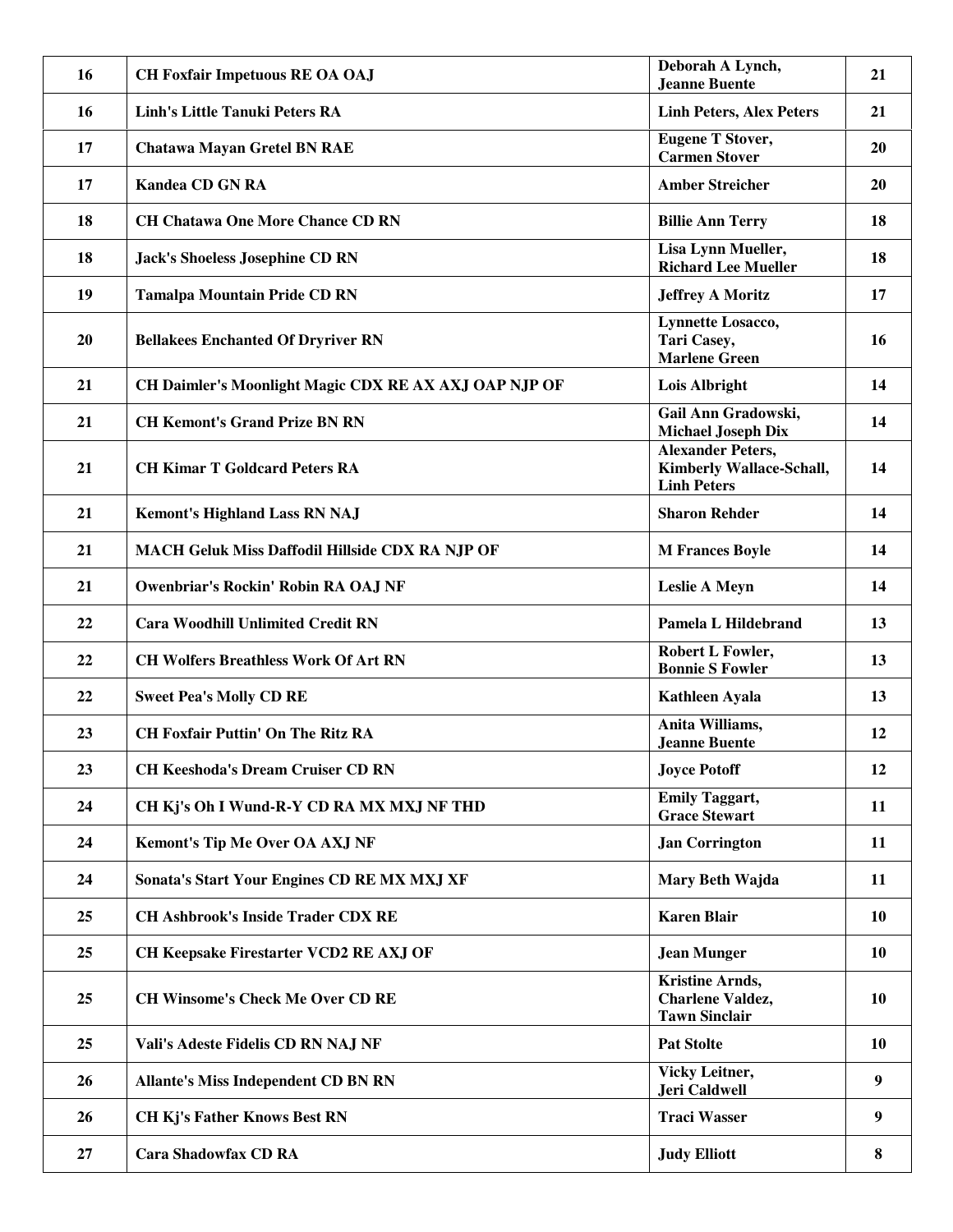| 27 | <b>CH Kidkees Makes Me Giggle RN</b>                    | <b>Kathy Gray</b>                                                                   | 8                       |
|----|---------------------------------------------------------|-------------------------------------------------------------------------------------|-------------------------|
| 27 | <b>CH Markwright's Oops I DidIt Again RN</b>            | <b>Ann M Mchugh</b>                                                                 | 8                       |
| 27 | <b>CH Twin Trees Teddy Grahams CD RA</b>                | Nikki Littleton,<br>Rebecca Littleton,<br><b>Karen Evasuik</b>                      | 8                       |
| 28 | CH Jo-Lyn's Dasher CDX RAE OA NAJ AXP AJP NFP           | Donna L Schmitt,<br>Janit L Johnson                                                 | 6                       |
| 28 | Flowerkees Sweet Alyssum Geluk RN NA NAJ                | <b>M Frances Boyle,</b><br><b>Nancy H Aldrich</b>                                   | 6                       |
| 28 | <b>Greenkees Rolf RE</b>                                | <b>Alice Thayer</b>                                                                 | 6                       |
| 28 | <b>Greykees Prince Charming RA MX MXJ OF</b>            | <b>Steve Dworkin</b>                                                                | 6                       |
| 28 | Kameo's Handiwork Of Chumani RN                         | <b>Katharine Patterson</b>                                                          | 6                       |
| 28 | Keesbrook's Tourmaline Blues UD OM1 RA OA OAJ NF        | <b>Lila Dann</b>                                                                    | 6                       |
| 29 | <b>CH Shoreline's Tuff Enuf BN RA</b>                   | <b>Tawn Sinclair, Pia Paulsen</b>                                                   | 5                       |
| 29 | <b>Covenant Rising Sun CD RAE MX MXJ MXF</b>            | Patricia Ferguson,<br><b>Frances D'Amico</b>                                        | 5                       |
| 30 | <b>Bonnyvale's Special Addition RE</b>                  | <b>James M Wolfe,</b><br>Joanne Harrar,<br>Darlene Bosch,<br><b>Carolyn H Wolfe</b> |                         |
| 30 | Carr Kees Rick's Roosevelt CDX RE AX AXJ NAP OJP NF NFP | <b>Pat Stolte</b>                                                                   | $\overline{\mathbf{4}}$ |
| 30 | <b>CH Keesforever American Dream RN</b>                 | Carolyn Ostransky,<br><b>Ed Ostransky</b>                                           | 4                       |
| 30 | <b>Charming Contessa RN</b>                             | <b>Kimberly Higgins</b>                                                             | 4                       |
| 30 | <b>Covenant CD RE NAP</b>                               | Norma Gaddy,<br><b>Michael Gaddy</b>                                                | 4                       |
| 30 | Majikees Chocolate Mystic Mint RN NA NAJ OF             | John A & Joan Malak                                                                 | $\overline{\mathbf{4}}$ |
| 31 | <b>CH Cinderlad Hurricane Hannah RN</b>                 | <b>Charlie Zimmerman,</b><br>Sandra Zimmerman,<br><b>Debra S Leonard</b>            | 3                       |
| 31 | <b>CH Klassic's Tia Maria RN</b>                        | <b>Ann M McHugh</b>                                                                 | $\mathbf{3}$            |
| 31 | <b>CH Shakota's Shot In The Dark RN</b>                 | <b>Carol R Tucker</b>                                                               | $\mathbf{3}$            |
| 31 | <b>CH Vandys Queez RN</b>                               | <b>Theresa Bricker,</b><br><b>Carole Henry</b>                                      | $\mathbf{3}$            |
| 31 | <b>Swankee's Harvest Magic RN</b>                       | Donna A Powell,<br><b>Marti Carr</b>                                                | $\mathbf{3}$            |
| 32 | <b>Ankor's Young At Heart RN</b>                        | <b>Joyce Perkins</b>                                                                | $\overline{2}$          |
| 32 | <b>Markwrights Secret Of My Success RE</b>              | <b>Elizabeth Pollen</b>                                                             | $\overline{2}$          |
| 32 | <b>Quincy RE</b>                                        | <b>Linda Rodenspiel</b>                                                             | $\overline{2}$          |
| 32 | <b>Sylvan Stitches A Dream RN</b>                       | <b>Ann Elders</b>                                                                   | $\overline{2}$          |
| 32 | TLS Pickett's Charge RE OA OAJ                          | <b>Debra Sharlow</b>                                                                | $\overline{2}$          |
| 32 | <b>Vandys Nyla CD RE</b>                                | <b>Harriet Haynes,</b><br><b>Carole Henry</b>                                       | $\overline{2}$          |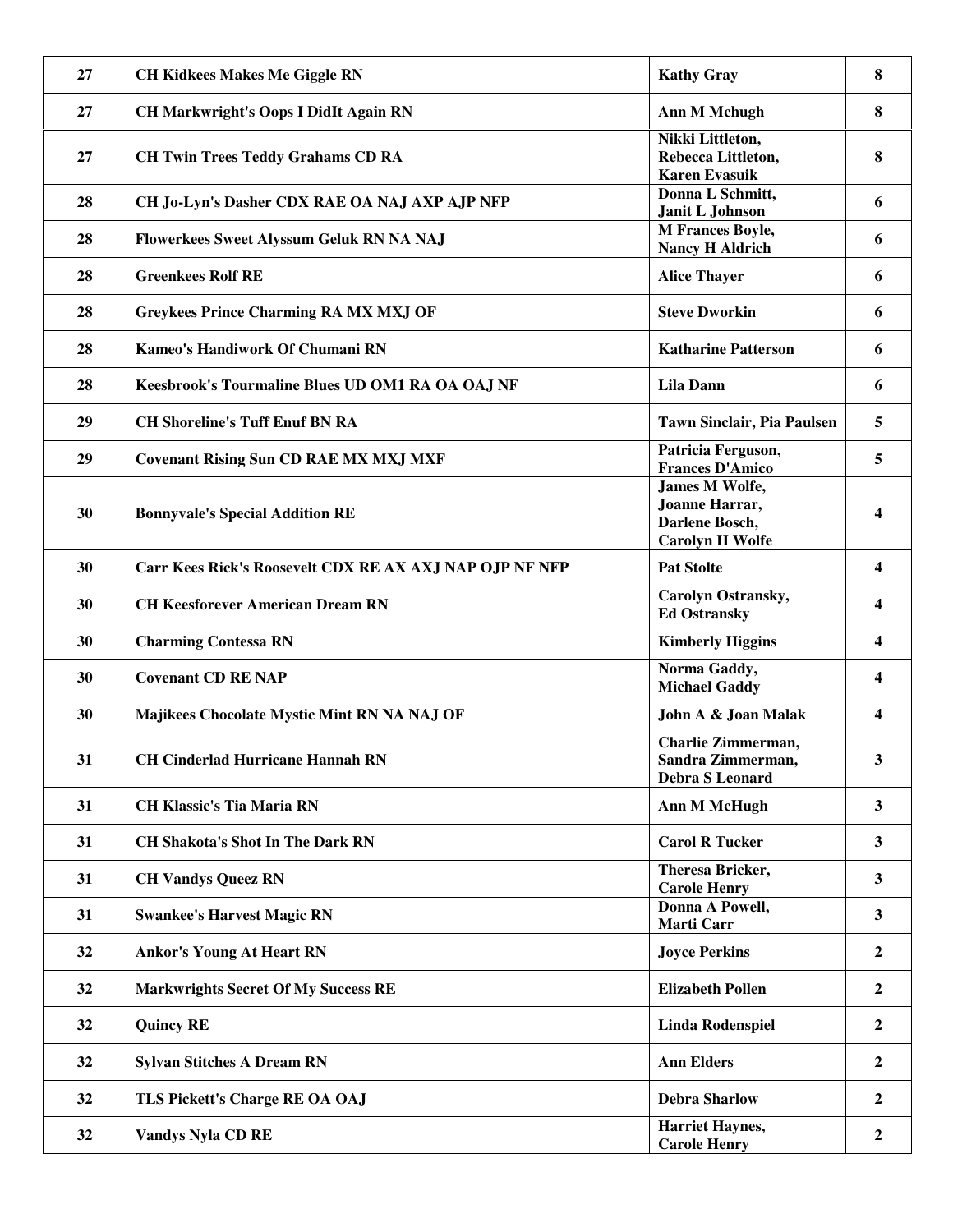| 32 | Wild Winds Blue Yonder CD RA NA NAJ NF      | <b>Rachel McDougall-Smith,</b><br><b>Brandon J Smith</b>                            |  |
|----|---------------------------------------------|-------------------------------------------------------------------------------------|--|
| 33 | <b>CH Bonnyvale's Special Agent RN</b>      | <b>James M Wolfe,</b><br>Joanne Harrar,<br>Darlene Bosch,<br><b>Carolyn H Wolfe</b> |  |
| 33 | <b>CH Cambrys Mask Of Zorro</b>             | <b>Colleen LaFleche,</b><br><b>Richard LaFleche</b>                                 |  |
| 33 | Daimler Spirit Of Independence RN           | Lynn McLeod,<br><b>John McLeod</b>                                                  |  |
| 33 | <b>Jo-Lyn's Pumpkin Pride</b>               | <b>Annette Robek,</b><br>Janit L Johnson                                            |  |
| 33 | <b>Keedox High Flyer CD RE</b>              | <b>Karen Squier</b>                                                                 |  |
| 33 | <b>Ladyslipper's North Tracker RN</b>       | David M Larson,<br>Susan L Larson,<br><b>Karen S Godfrey,</b><br><b>G</b> M Godfrey |  |
| 33 | Sefina Halulu RA NAJ                        | Leslie A. Meyn                                                                      |  |
| 33 | <b>Shoreline's Ruff N Tuff RE MX MXJ NF</b> | Jocelyn Tipple,<br><b>Tawn Sinclair</b>                                             |  |

**Points are calculated using the Blanche Saunders System: First Place = 7 Points Second Place = 6 Points Third Place = 5 Points Fourth Place = 4 Points Qualifying Score = 1 Point (1 Point for a Qualify Score is included in points for First thru Fourth place)** 

**\*10 additional point for first place in both Advanced B and Excellent B in the same trial. (Note: there were not teams in 2006 that met this requirement)**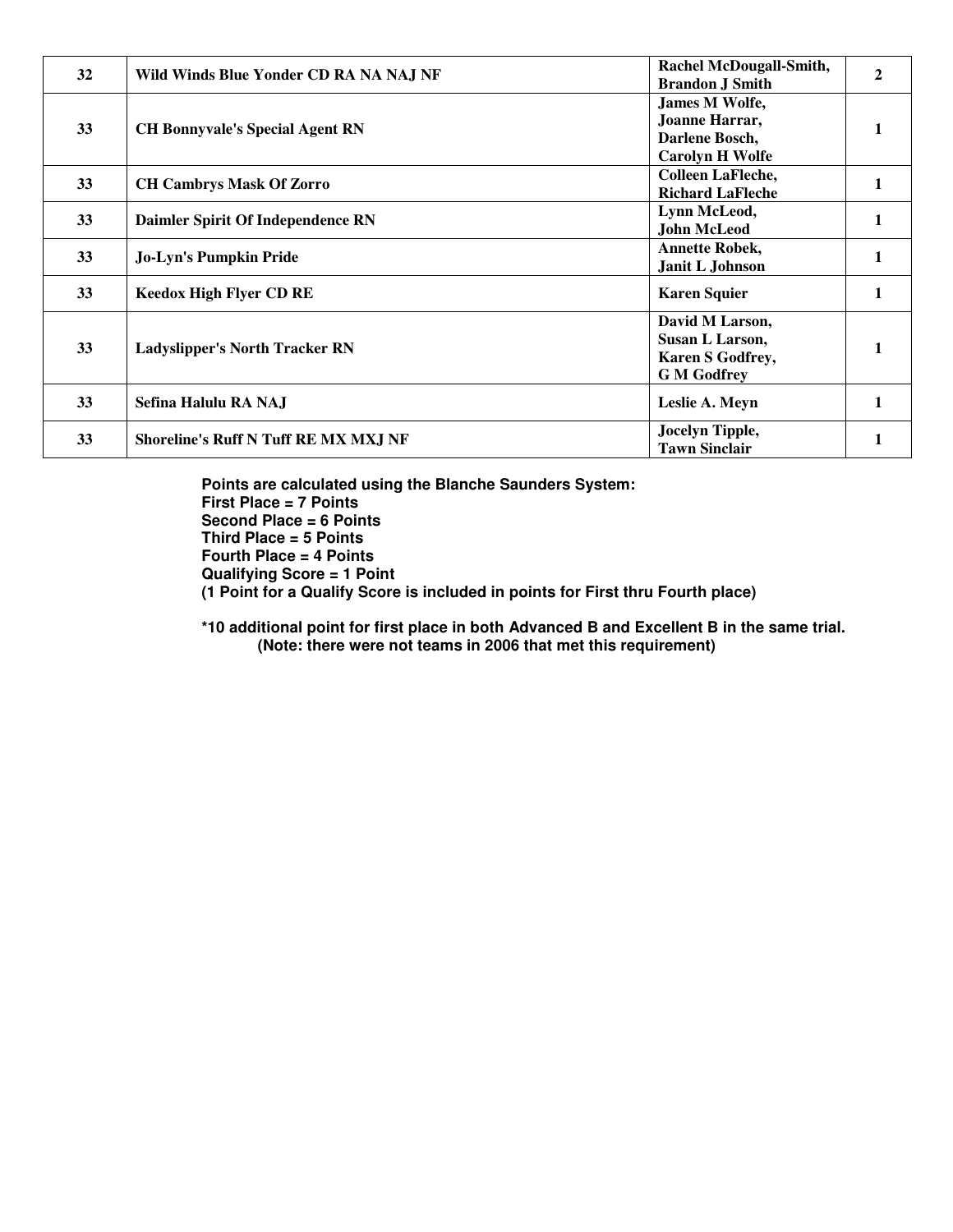## **Top Rally Keeshonden Report By Class**

|                  | <b>RALLY NOVICE A</b>                             |                                                                              |               |
|------------------|---------------------------------------------------|------------------------------------------------------------------------------|---------------|
| <b>Ranking</b>   | <b>Dog Name</b>                                   | <b>Owner(s)</b>                                                              | <b>Points</b> |
| $\mathbf{1}$     | <b>CH Richwoods Special Forces BN RN</b>          | <b>Elizabeth D Fortino,</b><br><b>Charlotte A Richards</b>                   | 47            |
| $\boldsymbol{2}$ | <b>CH Regel's Chantilly RE</b>                    | <b>Kathy Sokac</b>                                                           | 20            |
| $\overline{2}$   | <b>Kandea CD GN RA</b>                            | <b>Amber Streicher</b>                                                       | 20            |
| $\mathbf{3}$     | <b>Tamalpa Mountain Pride CD RN</b>               | <b>Jeffrey A Moritz</b>                                                      | 17            |
| 4                | <b>CH Covenants Wolf Kees Firestorm RA NAJ NF</b> | Jennifer Rother,<br><b>Anita Houchins</b>                                    | 16            |
| 5                | <b>CH Cascadia Once In A Blue Moon RA</b>         | Rachel Johnston,<br><b>Helen L Wymore</b>                                    | 14            |
| 6                | <b>CH Wolfers Breathless Work Of Art RN</b>       | <b>Robert L Fowler,</b><br><b>Bonnie S Fowler</b>                            | 13            |
| 6                | <b>CH Kemont's Grand Prize BN RN</b>              | Gail Ann Gradowski,<br><b>Michael Joseph Dix</b>                             | 13            |
| 7                | <b>CH Kj's Father Knows Best RN</b>               | <b>Traci Wasser</b>                                                          | 9             |
| $\bf{8}$         | Kameo's Handiwork Of Chumani RN                   | <b>Katharine Patterson</b>                                                   | 6             |
| 9                | <b>Charming Contessa RN</b>                       | <b>Kimberly Higgins</b>                                                      | 4             |
| 10               | <b>CH Cinderlad Hurricane Hannah RN</b>           | Charlie Zimmerman,<br>Sandra Zimmeman,<br><b>Debra S Leonard</b>             | 3             |
| 11               | <b>Ankor's Young At Heart RN</b>                  | <b>Joyce Perkins</b>                                                         | $\mathbf{2}$  |
| 12               | <b>CH Cambrys Mask Of Zorro</b>                   | <b>Colleen LaFleche,</b><br><b>Richard LaFleche</b>                          | $\mathbf{1}$  |
| 12               | <b>Ladyslipper's North Tracker RN</b>             | David M Larson,<br>Susan L Larson,<br>G M Godfrey,<br><b>Karen S Godfrey</b> | $\mathbf{1}$  |

|                | <b>RALLY NOVICE B</b>                                 |                                                                         |               |
|----------------|-------------------------------------------------------|-------------------------------------------------------------------------|---------------|
| <b>Ranking</b> | <b>Dog Name</b>                                       | <b>Owner(s)</b>                                                         | <b>Points</b> |
| 1              | <b>CH Daimler Wynwood Rhythm N Blues BN RE</b>        | Lois Albright                                                           | 29            |
| $\mathbf{2}$   | <b>GCH CH Daimler's Luck Be A Lady At Indykees RN</b> | Pamela L Hildebrand                                                     | 24            |
| 3              | <b>Star-Kees' Proof Positive UD RE</b>                | <b>Ronnie Sue Leith,</b><br><b>Jimmy Kranz,</b><br><b>Robin L Stark</b> | 21            |
| 4              | <b>Allante's Limited Edition CDX RA NAJ</b>           | Lisa L Mueller,<br><b>Richard L Mueller</b>                             | 19            |
| 5              | Kameo's B My Imagination BN RN NAP NJP                | Laura Inman                                                             | 18            |
| 5              | <b>Jack's Shoeless Josephine CD RN</b>                | Lisa Lynn Mueller,<br><b>Richard Lee Mueller</b>                        | 18            |
| 5              | <b>CH Chatawa One More Chance CD RN</b>               | <b>Billie Ann Terry</b>                                                 | 18            |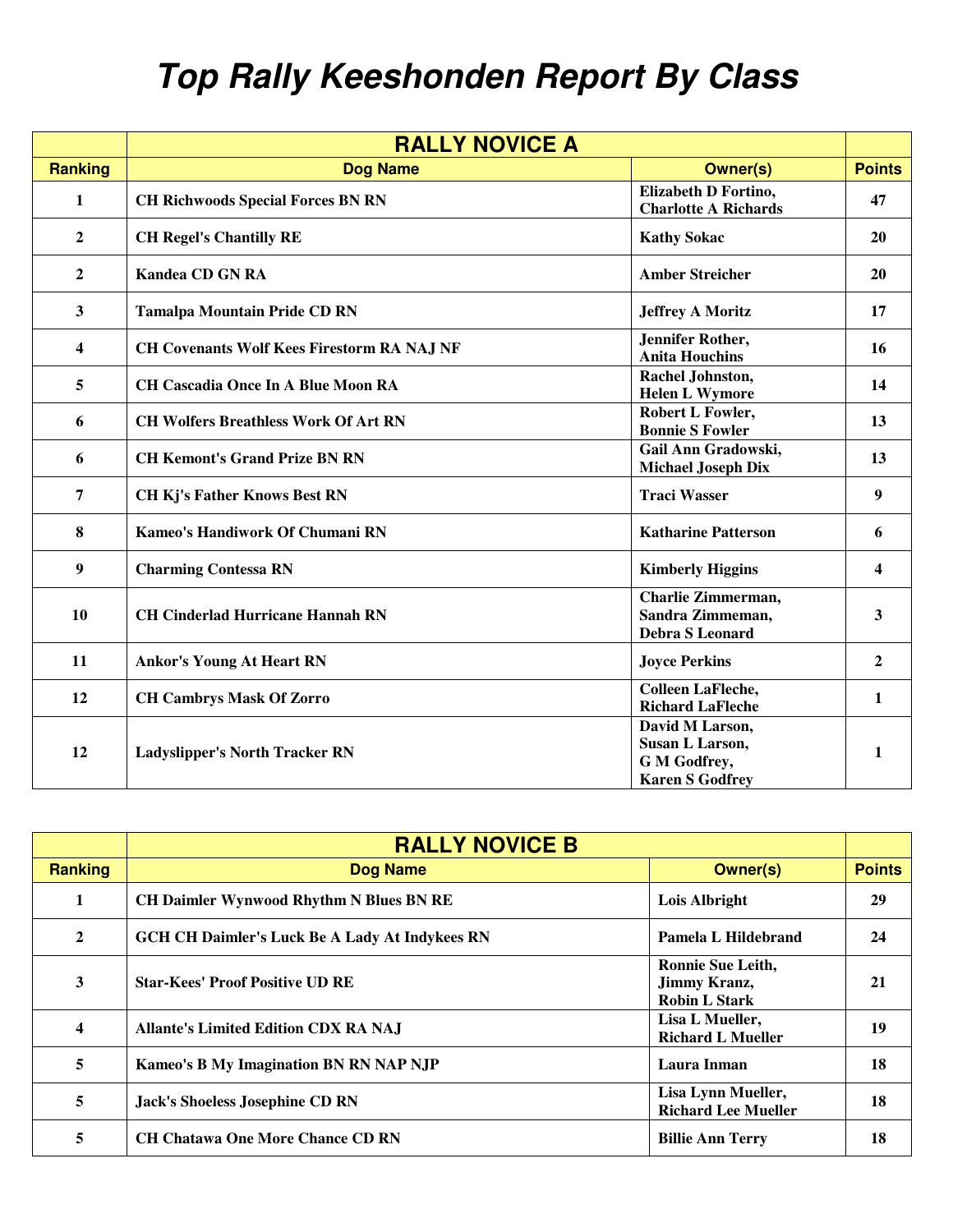| 6              | <b>Bellakees Enchanted Of Dryriver RN</b>       | <b>Lynnette Losacco,</b><br><b>Tari Casey</b>                                     | 16                      |
|----------------|-------------------------------------------------|-----------------------------------------------------------------------------------|-------------------------|
| 7              | Owenbriar's Rockin' Robin RA OAJ NF             | <b>Leslie A Meyn</b>                                                              | 14                      |
| $\overline{7}$ | <b>Kemont's Highland Lass RN NAJ</b>            | <b>Sharon Rehder</b>                                                              | 14                      |
| 8              | <b>Cara Woodhill Unlimited Credit RN</b>        | Pamela L Hildebrand                                                               | 13                      |
| 9              | Wyndjamr's Reflections Of A Blue Moon CD RA     | <b>Stacy Dickinson</b>                                                            | 12                      |
| 9              | <b>CH Keeshoda's Dream Cruiser CD RN</b>        | <b>Joyce Potoff</b>                                                               | 12                      |
| 10             | <b>Kemont's Tip Me Over OA AXJ NF</b>           | <b>Jan Corrington</b>                                                             | 11                      |
| 10             | CH Kj's Oh I Wund-R-Y CD RA MX MXJ NF THD       | <b>Emily Taggart,</b><br><b>Grace Stewart</b>                                     | 11                      |
| 11             | Vali's Adeste Fidelis CD RN NAJ NF              | <b>Pat Stolte</b>                                                                 | 10                      |
| 12             | <b>CH Brittlaf's Crackerjack Prize CD RE</b>    | Lisa L Mueller,<br><b>Richard L Mueller</b>                                       | 9                       |
| 12             | <b>Allante's Miss Independent CD BN RN</b>      | <b>Vicky Leitner,</b><br>Jeri Caldwell                                            | 9                       |
| 13             | Kameo's B My Imagination BN RN NAP NJP          | Laura Inman                                                                       | 8                       |
| 13             | <b>CH Markwright's Oops I DidIt Again RN</b>    | <b>Ann M Mchugh</b>                                                               | 8                       |
| 13             | <b>CH Kidkees Makes Me Giggle RN</b>            | <b>Kathy Gray</b>                                                                 | 8                       |
| 14             | <b>Foxfair Audacious RE NA NAJ</b>              | Jeanne Buente,<br>Deborah A Lynch                                                 | 7                       |
| 15             | MACH Geluk Miss Daffodil Hillside CDX RA NJP OF | <b>M Frances Boyle</b>                                                            | 6                       |
| 15             | Flowerkees Sweet Alyssum Geluk RN NA NAJ        | <b>M</b> Frances Boyle,<br><b>Nancy H Aldrich</b>                                 | 6                       |
| 15             | <b>CH Richwoods Special Forces BN RN</b>        | Elizabeth D Fortino,<br><b>Charlotte A Richards</b>                               | 6                       |
| 15             | <b>CH Kimar T Goldcard Peters RA</b>            | <b>Alexander Peters,</b><br><b>Kimberly Wallace-Schall,</b><br><b>Linh Peters</b> | 6                       |
| 16             | Vandys Titania CD RE NA OAJ                     | <b>Barbara Eng</b>                                                                | 5                       |
| 16             | <b>CH Shoreline's Tuff Enuf BN RA</b>           | <b>Tawn Sinclair, Pia Paulsen</b>                                                 | 5                       |
| 17             | Majikees Chocolate Mystic Mint RN NA NAJ OF     | John A & Joan Malak                                                               | 4                       |
| 17             | <b>CH Keesforever American Dream RN</b>         | Carolyn Ostransky,<br><b>Ed Ostransky</b>                                         | $\overline{\mathbf{4}}$ |
| 18             | <b>Swankee's Harvest Magic RN</b>               | Donna A Powell,<br><b>Marti Carr</b>                                              | $\mathbf{3}$            |
| 18             | <b>Linh's Little Tanuki Peters RA</b>           | <b>Linh Peters, Alex Peters</b>                                                   | $\mathbf{3}$            |
| 18             | <b>CH Vandys Queez RN</b>                       | Theresa Bricker,<br><b>Carole Henry</b>                                           | $\mathbf{3}$            |
| 18             | <b>CH Shakota's Shot In The Dark RN</b>         | <b>Carol R Tucker</b>                                                             | 3                       |
| 18             | <b>CH Klassic's Tia Maria RN</b>                | <b>Ann M McHugh</b>                                                               | $\mathbf{3}$            |
| 19             | <b>Sylvan Stitches A Dream RN</b>               | <b>Ann Elders</b>                                                                 | $\boldsymbol{2}$        |
| 20             | Vandys Titania CD RE NA OAJ                     | <b>Barbara Eng</b>                                                                | 1                       |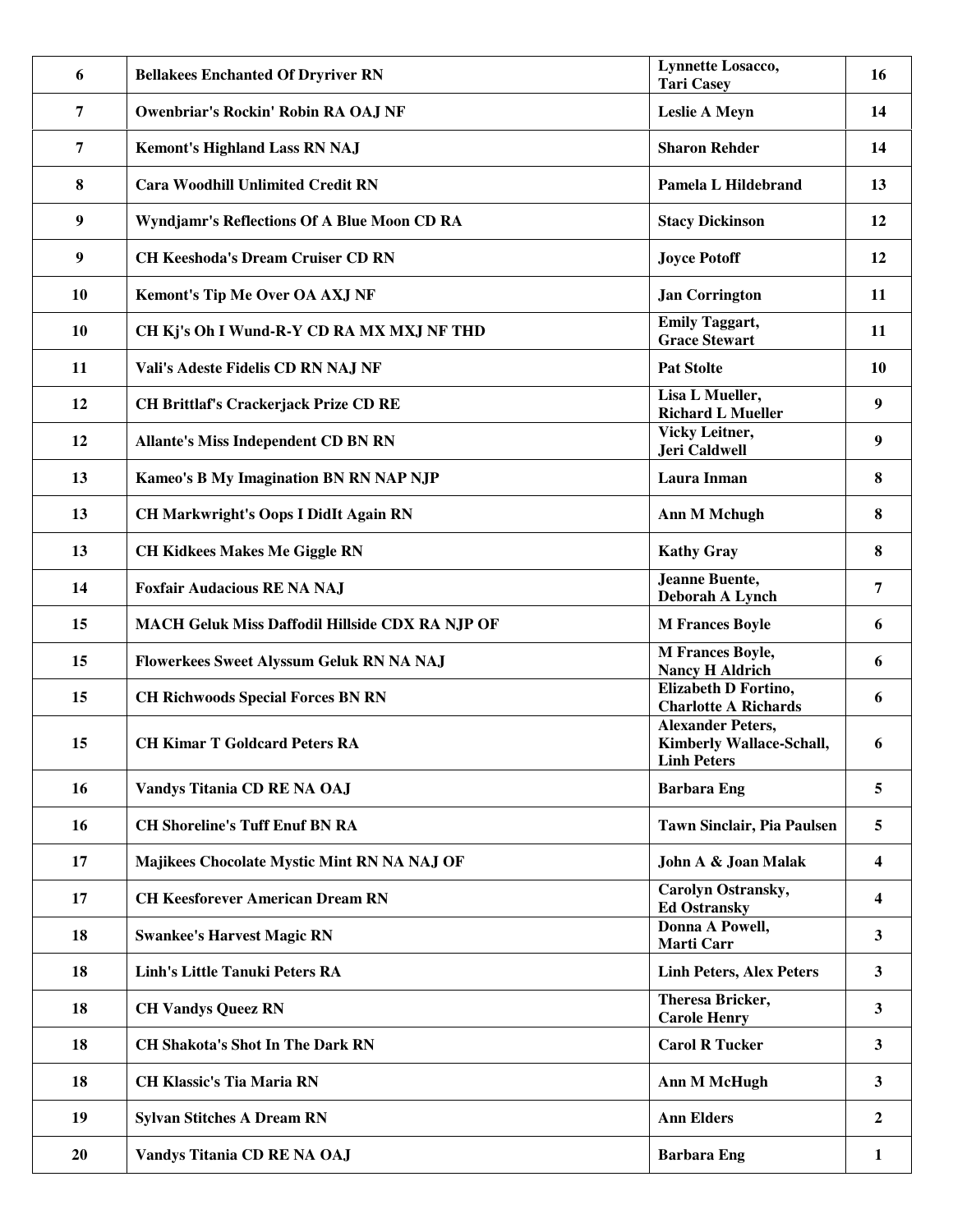| <b>20</b> | Vandys Titania CD RE NA OAJ                  | <b>Barbara Eng</b>                                                           |  |
|-----------|----------------------------------------------|------------------------------------------------------------------------------|--|
| 20        | <b>Greykees Prince Charming RA MX MXJ OF</b> | <b>Steve Dworkin</b>                                                         |  |
| <b>20</b> | Daimler Spirit Of Independence RN            | Lynn McLeod,<br><b>John McLeod</b>                                           |  |
| <b>20</b> | <b>CH Bonnyvale's Special Agent RN</b>       | James M Wolfe,<br>Joanne Harrar,<br>Darlene Bosch,<br><b>Carolyn H Wolfe</b> |  |

|                         | <b>RALLY ADVANCED A</b>                                               |                                                                   |               |
|-------------------------|-----------------------------------------------------------------------|-------------------------------------------------------------------|---------------|
| <b>Ranking</b>          | <b>Dog Name</b>                                                       | <b>Owner(s)</b>                                                   | <b>Points</b> |
| 1                       | Wyndjamr's Reflections Of A Blue Moon CD RA                           | <b>Stacy Dickinson</b>                                            | 20            |
| 1                       | <b>CH Regel's Chantilly RE</b>                                        | <b>Kathy Sokac</b>                                                | 20            |
| $\overline{2}$          | <b>Foxfair Audacious RE NA NAJ</b>                                    | <b>Jeanne Buente,</b><br>Deborah A Lynch                          | 17            |
| 3                       | Tapestry's Matinee Idol BN RE NA NAP NJP                              | Donna L Schmitt,<br><b>Katrina C Guse</b>                         | 13            |
| 3                       | <b>Covenants Jeweled Sierra RE AX MXJ NF</b>                          | <b>Karen Staats,</b><br><b>Anita Houchins</b>                     | 13            |
| 4                       | <b>GCH CH Parrkees Perpetual Motion At Shoreline CD RAE AX AXJ OF</b> | Patricia Voyles,<br><b>Tawn Sinclair,</b><br><b>Eileen A Parr</b> | 12            |
| $\overline{\mathbf{4}}$ | <b>CH Foxfair Puttin' On The Ritz RA</b>                              | Anita Williams,<br>Jeanne Buente                                  | 12            |
| 4                       | Wyndjamr's Get My Drift BN RE                                         | <b>Pat Shuler</b>                                                 | 12            |
| 5                       | <b>Linh's Little Tanuki Peters RA</b>                                 | <b>Linh Peters, Alex Peters</b>                                   | 11            |
| 6                       | <b>CH Cascadia Once In A Blue Moon RA</b>                             | Rachel Johnston,<br><b>Helen L Wymore</b>                         | 8             |
| 7                       | <b>CH Covenants Wolf Kees Firestorm RA NAJ NF</b>                     | <b>Jennifer Rother,</b><br><b>Anita Houchins</b>                  | 5             |
| 8                       | <b>CH Daimler Wynwood Rhythm N Blues BN RE</b>                        | <b>Lois Albright</b>                                              | 5             |
| 9                       | Sefina Halulu RA NAJ                                                  | Leslie A. Meyn                                                    | $\mathbf{1}$  |
| 9                       | <b>CH Kemont's Grand Prize BN RN</b>                                  | Gail Ann Gradowski,<br>Michael Joseph Di                          | $\mathbf{1}$  |
| 9                       | <b>Tamalpa Mountain Pride CD RN</b>                                   | <b>Jeffrey A Moritz</b>                                           | $\mathbf{1}$  |
| 9                       | <b>CH Twin Trees Teddy Grahams CD RA</b>                              | Nikki Littleton,<br>Rebecca Littleton,<br><b>Karen Evasuik</b>    | $\mathbf{1}$  |

|                | <b>RALLY ADVANCED B</b>                 |                                                                  |               |
|----------------|-----------------------------------------|------------------------------------------------------------------|---------------|
| <b>Ranking</b> | <b>Dog Name</b>                         | <b>Owner(s)</b>                                                  | <b>Points</b> |
|                | Rodney Harold Rufus CDX RAE2 MX MXJ OF  | <b>Elizabeth Strick</b>                                          | 28            |
| 2              | <b>Shaker Hill Moli V Greenkees RAE</b> | Alice L Thayer                                                   | 22            |
| 3              | <b>Chatawa Mayan Gretel BN RAE</b>      | <b>Eugene T Stover,</b><br><b>Carmen Stover</b>                  | 20            |
| 4              | <b>Star-Kees' Proof Positive UD RE</b>  | Ronnie Sue Leith,<br><b>Jimmy Kranz,</b><br><b>Robin L Stark</b> | 18            |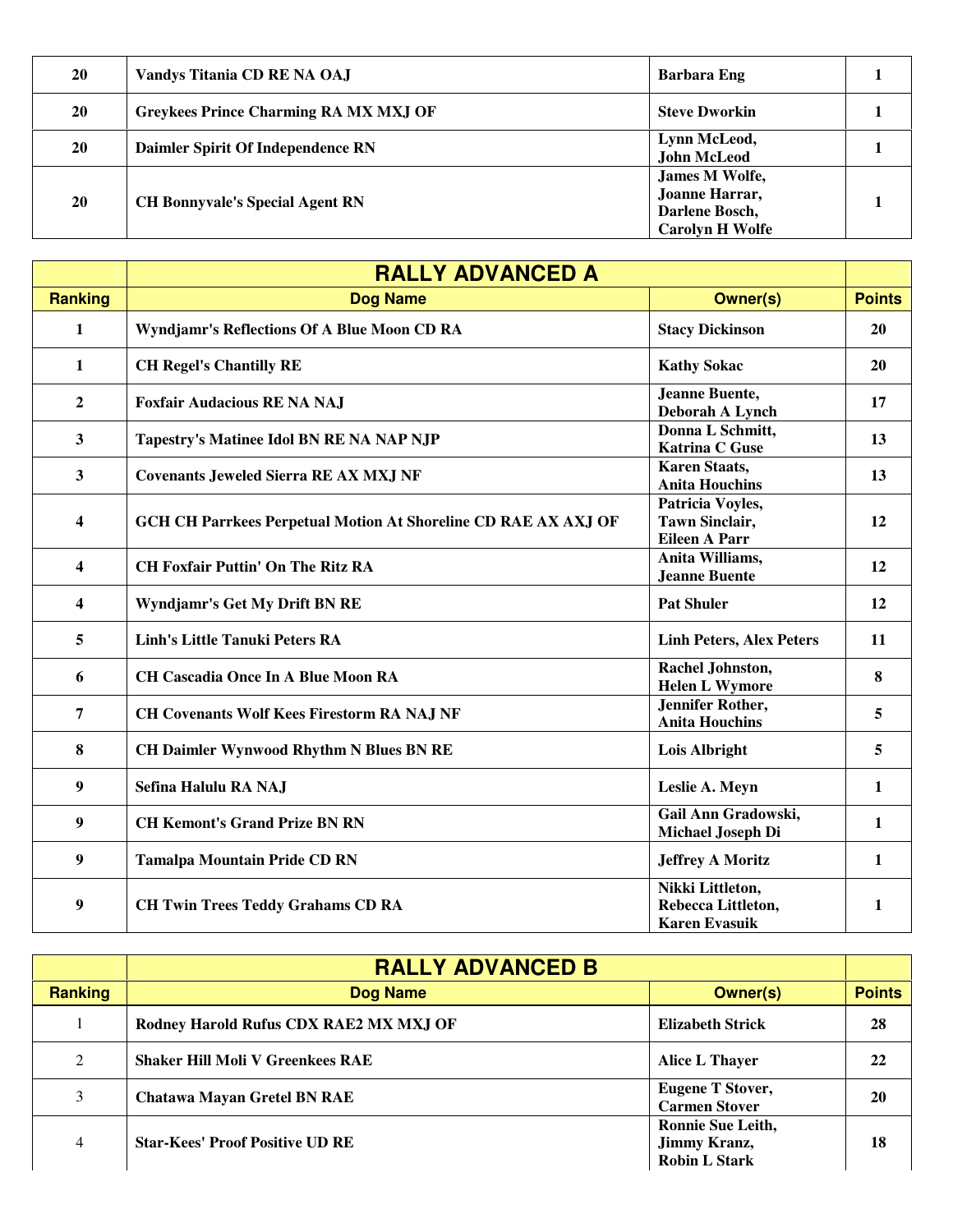| 5                | CH Jocose Jamaica'N Me Crazy CDX RAE2                                 | Kristina Witzka,<br><b>Maureen Garappolo</b>  | 15                      |
|------------------|-----------------------------------------------------------------------|-----------------------------------------------|-------------------------|
|                  |                                                                       | Robyn M Mcnutt,                               |                         |
| 6                | <b>CH Shoreline Guinness For Barkee CD RAE MX AXJ</b>                 | <b>Blaine E Mcnutt,</b>                       | 13                      |
|                  |                                                                       | <b>Tawn Sinclair</b>                          |                         |
|                  |                                                                       | Lisa L Mueller,                               |                         |
| 6                | <b>CH Brittlaf's Crackerjack Prize CD RE</b>                          | <b>Richard L Mueller</b>                      | 13                      |
|                  |                                                                       | Barbara Eng,                                  |                         |
| $\boldsymbol{7}$ | Vandys Titania CD RE NA OAJ                                           | <b>Carole Henry</b>                           | 12                      |
|                  |                                                                       | Lisa L Mueller,                               |                         |
| 8                | <b>Allante's Limited Edition CDX RA NAJ</b>                           | <b>Richard L Mueller</b>                      | 11                      |
|                  |                                                                       | Barbara Eng,                                  |                         |
| 8                | Vandys Nydia CDX RAE NA NAJ AXP OJP THD                               | <b>Carole Henry</b>                           | 11                      |
|                  |                                                                       |                                               |                         |
| 9                | <b>Cara Shadowfax CD RA</b>                                           | <b>Judy Elliott</b>                           | $\overline{7}$          |
| 9                |                                                                       |                                               | $\overline{7}$          |
|                  | <b>MACH Geluk Miss Daffodil Hillside CDX RA NJP OF</b>                | <b>M Frances Boyle</b>                        |                         |
| 10               | Keesbrook's Tourmaline Blues UD OM1 RA OA OAJ NF                      | <b>Lila Dann</b>                              | 6                       |
|                  |                                                                       |                                               |                         |
| 10               | CH Daimler's Moonlight Magic CDX RE AX AXJ OAP NJP OF                 | <b>Lois Albright</b>                          | 6                       |
|                  |                                                                       |                                               |                         |
| 11               | <b>Greykees Prince Charming RA MX MXJ OF</b>                          | <b>Steve Dworkin</b>                          | 5                       |
|                  |                                                                       |                                               |                         |
| 12               |                                                                       | Patricia Voyles,                              |                         |
|                  | <b>GCH CH Parrkees Perpetual Motion At Shoreline CD RAE AX AXJ OF</b> | <b>Tawn Sinclair,</b><br><b>Eileen A Parr</b> | $\overline{\mathbf{4}}$ |
|                  |                                                                       | <b>Alexander Peters,</b>                      |                         |
| 13               | <b>CH Kimar T Goldcard Peters RA</b>                                  | <b>Kimberly Wallace-Schall,</b>               | 3                       |
|                  |                                                                       | <b>Linh Peters</b>                            |                         |
|                  |                                                                       |                                               |                         |
| 13               | <b>CH Ashbrook's Inside Trader CDX RE</b>                             | <b>Karen Blair</b>                            | $\overline{\mathbf{3}}$ |
|                  |                                                                       |                                               |                         |
| 14               | CH Keepsake Firestarter VCD2 RE AXJ OF                                | <b>Jean Munger</b>                            | $\mathbf{2}$            |
|                  |                                                                       | Patricia Ferguson,                            |                         |
| 14               | <b>Covenant Rising Sun CD RAE MX MXJ MXF</b>                          | <b>Frances D'Amico</b>                        | $\mathbf{2}$            |
|                  |                                                                       | Norma Gaddy,                                  |                         |
| 14               | <b>Covenant CD RE NAP</b>                                             | <b>Michael Gaddy</b>                          | $\overline{2}$          |
|                  |                                                                       |                                               |                         |
| 14               | Carr Kees Rick's Roosevelt CDX RE AX AXJ NAP OJP NF NFP               | <b>Pat Stolte</b>                             | $\mathbf{2}$            |
|                  |                                                                       | Nikki Littleton,                              |                         |
| 15               | <b>CH Twin Trees Teddy Grahams CD RA</b>                              | Rebecca Littleton,                            | $\mathbf{1}$            |
|                  |                                                                       | <b>Karen Evasuik</b>                          |                         |
| 15               | CH Jo-Lyn's Dasher CDX RAE OA NAJ AXP AJP NFP                         | Donna L Schmitt,                              | $\mathbf{1}$            |
|                  |                                                                       | Janit L Johnson                               |                         |

|                | <b>RALLY EXCELLENT A</b>                        |                                           |               |
|----------------|-------------------------------------------------|-------------------------------------------|---------------|
| <b>Ranking</b> | <b>Dog Name</b>                                 | Owner(s)                                  | <b>Points</b> |
|                | CH Riverfox Dora The Explorer BN RE OA OAJ NF   | <b>Rebecca B Preston</b>                  | 24            |
| $\mathbf{2}$   | <b>CH Foxfair Impetuous RE OA OAJ</b>           | Deborah A Lynch,<br>Jeanne Buente         | 21            |
| 3              | <b>CH Regel's Chantilly RE</b>                  | <b>Kathy Sokac</b>                        | 20            |
| 4              | <b>Tapestry's Matinee Idol BN RE NA NAP NJP</b> | Donna L Schmitt,<br><b>Katrina C Guse</b> | 19            |
| 5              | Wyndjamr's Get My Drift BN RE                   | <b>Pat Shuler</b>                         | 14            |
| 6              | <b>Sweet Pea's Molly CD RE</b>                  | Kathleen Ayala                            | 13            |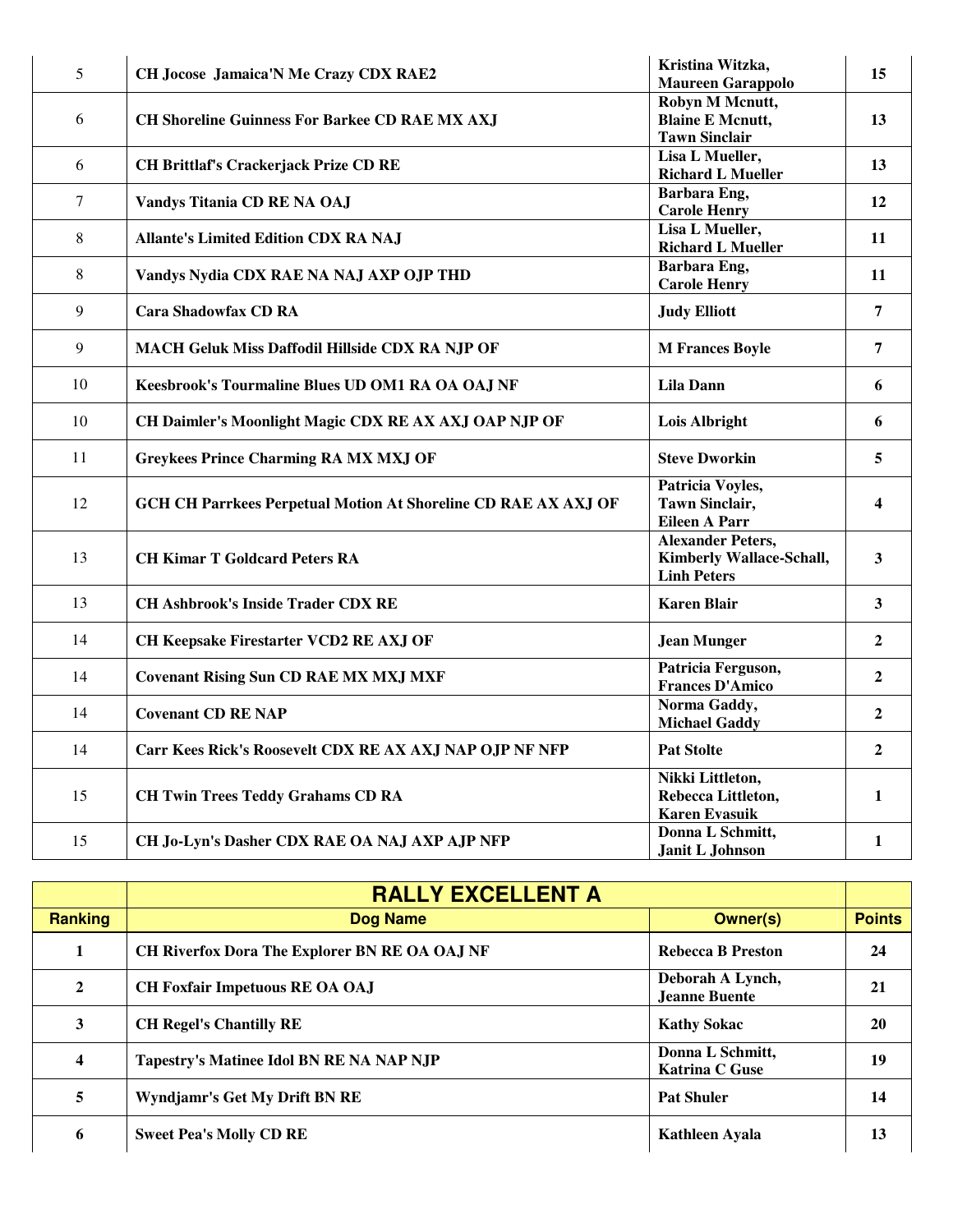| 7         | <b>Covenants Jeweled Sierra RE AX MXJ NF</b>                          | <b>Karen Staats,</b><br><b>Anita Houchins</b>                                     | 11               |
|-----------|-----------------------------------------------------------------------|-----------------------------------------------------------------------------------|------------------|
| 8         | <b>CH Winsome's Check Me Over CD RE</b>                               | <b>Kristine Arnds,</b><br><b>Charlene Valdez,</b><br><b>Tawn Sinclair</b>         | 10               |
| 9         | <b>GCH CH Parrkees Perpetual Motion At Shoreline CD RAE AX AXJ OF</b> | Patricia Voyles,<br><b>Tawn Sinclair,</b><br><b>Eileen A Parr</b>                 | 8                |
| 10        | <b>Foxfair Audacious RE NA NAJ</b>                                    | <b>Jeanne Buente,</b><br>Deborah A Lynch                                          | 7                |
| 10        | <b>Linh's Little Tanuki Peters RA</b>                                 | <b>Linh Peters, Alex Peters</b>                                                   | 7                |
| <b>11</b> | <b>Greenkees Rolf RE</b>                                              | <b>Alice Thayer</b>                                                               | 6                |
| 11        | <b>CH Twin Trees Teddy Grahams CD RA</b>                              | Nikki Littleton,<br>Rebecca Littleton,<br><b>Karen Evasuik</b>                    | 6                |
| 12        | <b>CH Kimar T Goldcard Peters RA</b>                                  | <b>Alexander Peters,</b><br><b>Kimberly Wallace-Schall,</b><br><b>Linh Peters</b> | 5                |
| 13        | <b>Bonnyvale's Special Addition RE</b>                                | James M Wolfe,<br>Joanne Harrar,<br>Darlene Bosch,<br><b>Carolyn H Wolfe</b>      |                  |
| 14        | TLS Pickett's Charge RE OA OAJ                                        | <b>Debra Sharlow</b>                                                              | 2                |
| 14        | <b>Quincy RE</b>                                                      | <b>Linda Rodenspiel</b>                                                           | $\boldsymbol{2}$ |
| 15        | <b>Shoreline's Ruff N Tuff RE MX MXJ NF</b>                           | Jocelyn Tipple,<br><b>Tawn Sinclair</b>                                           |                  |

|                  | <b>RALLY EXCELLENT B</b>                                              |                                                                    |               |
|------------------|-----------------------------------------------------------------------|--------------------------------------------------------------------|---------------|
| <b>Ranking</b>   | <b>Dog Name</b>                                                       | <b>Owner(s)</b>                                                    | <b>Points</b> |
| $\mathbf{1}$     | Rodney Harold Rufus CDX RAE2 MX MXJ OF                                | <b>Elizabeth Strick</b>                                            | 57            |
| $\mathbf{1}$     | <b>CH Jocose Jamaica'N Me Crazy CDX RAE2</b>                          | Kristina Witzka,<br><b>Maureen Garappolo</b>                       | 35            |
| $\mathbf{2}$     | <b>Shaker Hill Moli V Greenkees RAE</b>                               | <b>Alice L Thayer</b>                                              | 14            |
| $\boldsymbol{2}$ | <b>Star-Kees' Proof Positive UD RE</b>                                | Ronnie Sue Leith,<br><b>Jimmy Kranz,</b><br><b>Robin L Stark</b>   | 12            |
| 3                | Vandys Nydia CDX RAE NA NAJ AXP OJP THD                               | Barbara Eng,<br><b>Carole Henry</b>                                | 12            |
| 4                | <b>CH Shoreline Guinness For Barkee CD RAE MX AXJ</b>                 | Robyn M McNutt,<br><b>Blaine E McNutt,</b><br><b>Tawn Sinclair</b> | 12            |
| 5                | Vandys Titania CD RE NA OAJ                                           | Barbara Eng,<br><b>Carole Henry</b>                                | 12            |
| 5                | Sonata's Start Your Engines CD RE MX MXJ XF                           | Mary Beth Wajda                                                    | 11            |
| 6                | CH Daimler's Moonlight Magic CDX RE AX AXJ OAP NJP OF                 | Lois Albright                                                      | 8             |
| 6                | CH Keepsake Firestarter VCD2 RE AXJ OF                                | <b>Jean Munger</b>                                                 | 8             |
| 7                | <b>CH Ashbrook's Inside Trader CDX RE</b>                             | <b>Karen Blair</b>                                                 | 7             |
| 8                | <b>GCH CH Parrkees Perpetual Motion At Shoreline CD RAE AX AXJ OF</b> | Patricia Voyles,<br><b>Tawn Sinclair,</b><br><b>Eileen A Parr</b>  | 7             |